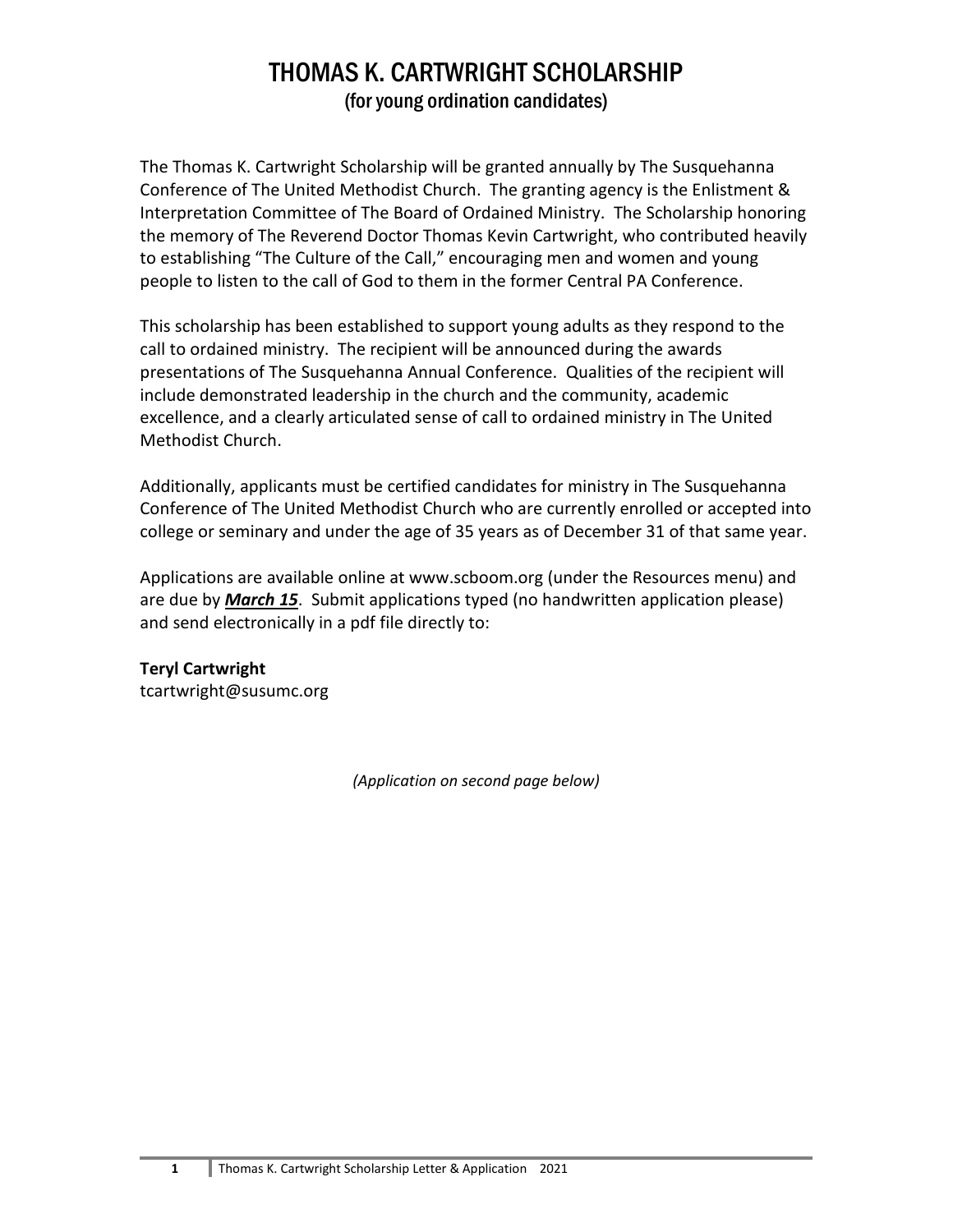## THOMAS K. CARTWRIGHT SCHOLARSHIP APPLICATION

| Phone Number: ______________________(Home) _________________________(Office or Cell)                                                                                                |  |  |  |  |
|-------------------------------------------------------------------------------------------------------------------------------------------------------------------------------------|--|--|--|--|
| Date of Birth: ________                                                                                                                                                             |  |  |  |  |
| Marital Status: Single   Married   Divorced   Widowed                                                                                                                               |  |  |  |  |
|                                                                                                                                                                                     |  |  |  |  |
|                                                                                                                                                                                     |  |  |  |  |
|                                                                                                                                                                                     |  |  |  |  |
|                                                                                                                                                                                     |  |  |  |  |
| District: __________________________________Year certified as candidate for Ordained Ministry: __________                                                                           |  |  |  |  |
| School you will attend during scholarship year: ________________________________                                                                                                    |  |  |  |  |
| Academic classification during scholarship year: _______________________________                                                                                                    |  |  |  |  |
| Will you be enrolled full-time? ______ If not, number of hours registered: ___________                                                                                              |  |  |  |  |
| When will you graduate? _______________ With what degree? ______________________                                                                                                    |  |  |  |  |
| Institutions of Higher Education Attended (list present school first):                                                                                                              |  |  |  |  |
| Institution Dates Attended Degree Major Grade Pt. Avg.                                                                                                                              |  |  |  |  |
|                                                                                                                                                                                     |  |  |  |  |
| List any academic honors, awards, etc., you have received:                                                                                                                          |  |  |  |  |
|                                                                                                                                                                                     |  |  |  |  |
| Describe your participation and/or leadership in projects, activities and ministries in the<br>community and the church (local, Annual Conference, Jurisdictional and/or National): |  |  |  |  |

\_\_\_\_\_\_\_\_\_\_\_\_\_\_\_\_\_\_\_\_\_\_\_\_\_\_\_\_\_\_\_\_\_\_\_\_\_\_\_\_\_\_\_\_\_\_\_\_\_\_\_\_\_\_\_\_\_\_\_\_\_\_\_\_\_\_\_\_\_\_\_\_ \_\_\_\_\_\_\_\_\_\_\_\_\_\_\_\_\_\_\_\_\_\_\_\_\_\_\_\_\_\_\_\_\_\_\_\_\_\_\_\_\_\_\_\_\_\_\_\_\_\_\_\_\_\_\_\_\_\_\_\_\_\_\_\_\_\_\_\_\_\_\_\_